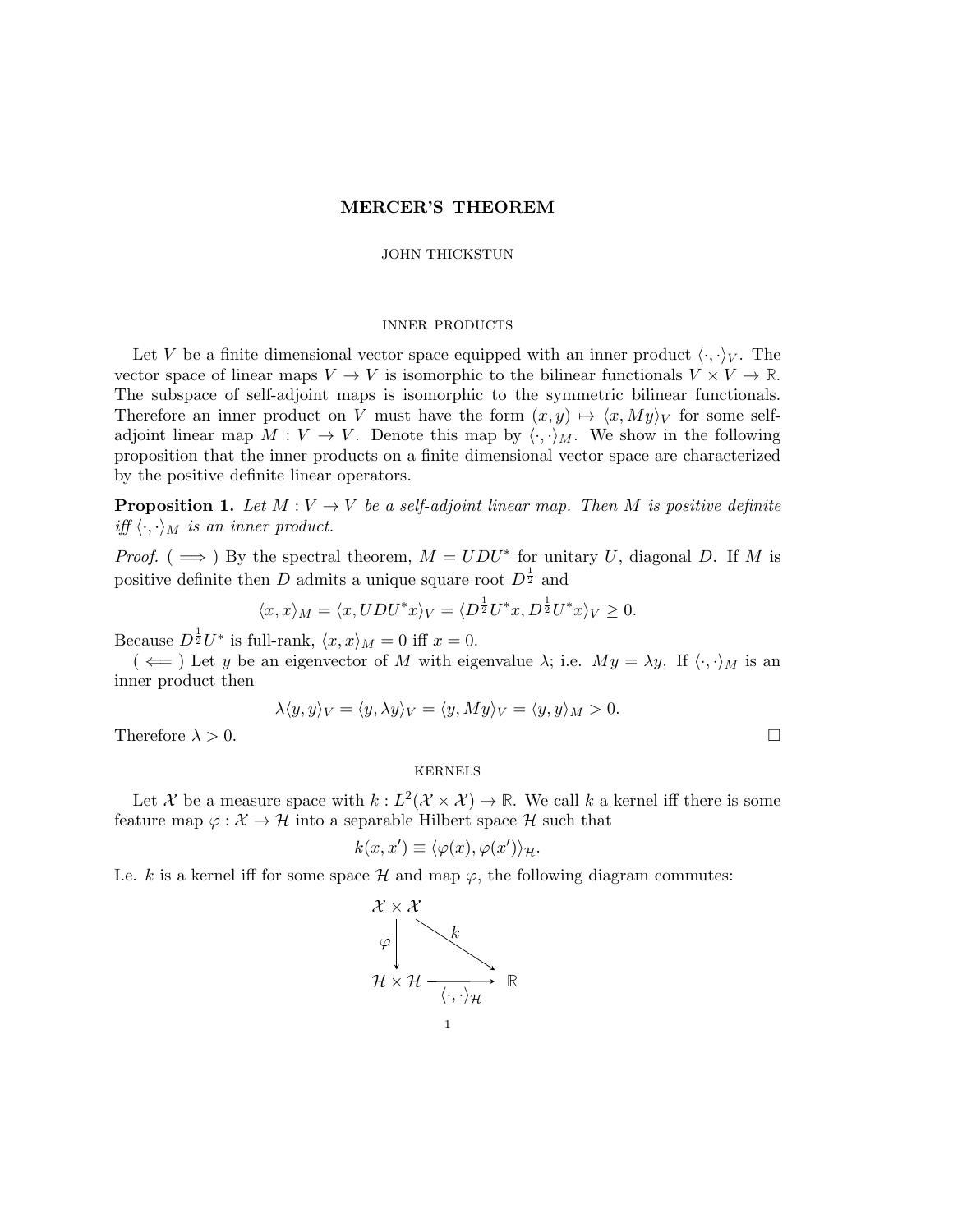#### 2 JOHN THICKSTUN

Note that  $\varphi$  and  $\mathcal{H}$  need not be unique. If  $\mathcal{X} = \mathbb{R}$  and  $k(x, x') = xx'$  then k factors through both  $\varphi_1(x) = x$  and  $\varphi_2(x) = \frac{x}{\sqrt{2}}(e_1 + e_2)$  where  $e_1, e_2 \in \mathbb{R}^2$  are the standard basis.

## FINITE SETS

Suppose  $\mathcal X$  is a finite set of size n equipped with the counting measure. Consider the set of functions  $\mathcal{X} \to \mathbb{R}$ . This is an *n*-dimensional Hilbert space V. We can associate a symmetric function  $k : \mathcal{X} \times \mathcal{X} \to \mathbb{R}$  with a self-adjoint linear map  $K : V \to V$ ,

$$
(Ku)_i = \sum_{j=1}^n k(x_i, x_j)u_j.
$$

We say  $k$  is positive definite iff the corresponding transformation  $K$  is positive definite.

**Proposition 2.** A symmetric function  $k : \mathcal{X} \times \mathcal{X} \to \mathbb{R}$  is positive definite iff k is a kernel. *Proof.* (  $\implies$  ) Suppose k is positive definite (i.e. K is positive definite) and let  $K = UDU^*$ 

be the spectral decomposition of K. Because K is positive definite,  $D$  is positive definite and we may define  $\varphi(x) = D^{\frac{1}{2}} U^* \mathbb{1}_x$ . Then

$$
\langle \varphi(x), \varphi(x') \rangle_V = \langle \mathbb{1}_x, \mathbb{1}_{x'} \rangle_K = \sum_{i,j} \mathbb{1}_x(x_i) k(x_i, x_j) \mathbb{1}_{x'}(x_j) = k(x, x').
$$

It follows that  $k$  is a kernel.

 $(\Leftarrow)$  Conversely, suppose k is a kernel. Then

$$
\langle u, Ku \rangle_V = \sum_{i=1}^n u_i (K u)_i = \sum_{i=1}^n u_i \sum_{j=1}^n \langle \varphi(x_i), \varphi(x_j) \rangle_{\mathcal{H}} u_j
$$
  
=  $\left\langle \sum_{i=1}^n u_i \varphi(x_i), \sum_{j=1}^n u_j \varphi(x_j) \right\rangle_{\mathcal{H}} = \left\| \sum_{i=1}^n u_i \varphi(x_i) \right\|_{\mathcal{H}}^2 \ge 0.$ 

Therefore K is positive definite.  $\square$ 

## Hilbert spaces

**Proposition 3.** The vector space of bounded linear maps on a real Hilbert space H are isomorphic to its bounded bilinear forms:

$$
\mathcal{H} \to \mathcal{H} \cong \mathcal{H} \times \mathcal{H} \to \mathbb{R}.
$$

Proof. Intuitively, because Hilbert spaces are self-dual, we can capture this identity with some algebraic manipulations:

$$
\mathcal{H}\times\mathcal{H}\rightarrow\mathbb{R}\cong\mathcal{H}\rightarrow(\mathcal{H}\rightarrow\mathbb{R})\cong\mathcal{H}\rightarrow\mathcal{H}^*\cong\mathcal{H}\rightarrow\mathcal{H}.
$$

We now make a more careful argument. Suppose B is a bounded bilinear form on H. If  $u \in$ H then  $B(u, \cdot)$  is a bounded linear functional. By Riesz representation,  $B(u, \cdot) = \langle Ku, \cdot \rangle_H$ for some unique  $Ku \in \mathcal{H}$ . The map  $K : \mathcal{H} \to \mathcal{H}$  is a bounded linear operator. Conversely, any bounded linear  $K : \mathcal{H} \to \mathcal{H}$  defines a bounded bilinear form  $\langle f, Kg \rangle_{\mathcal{H}}$ .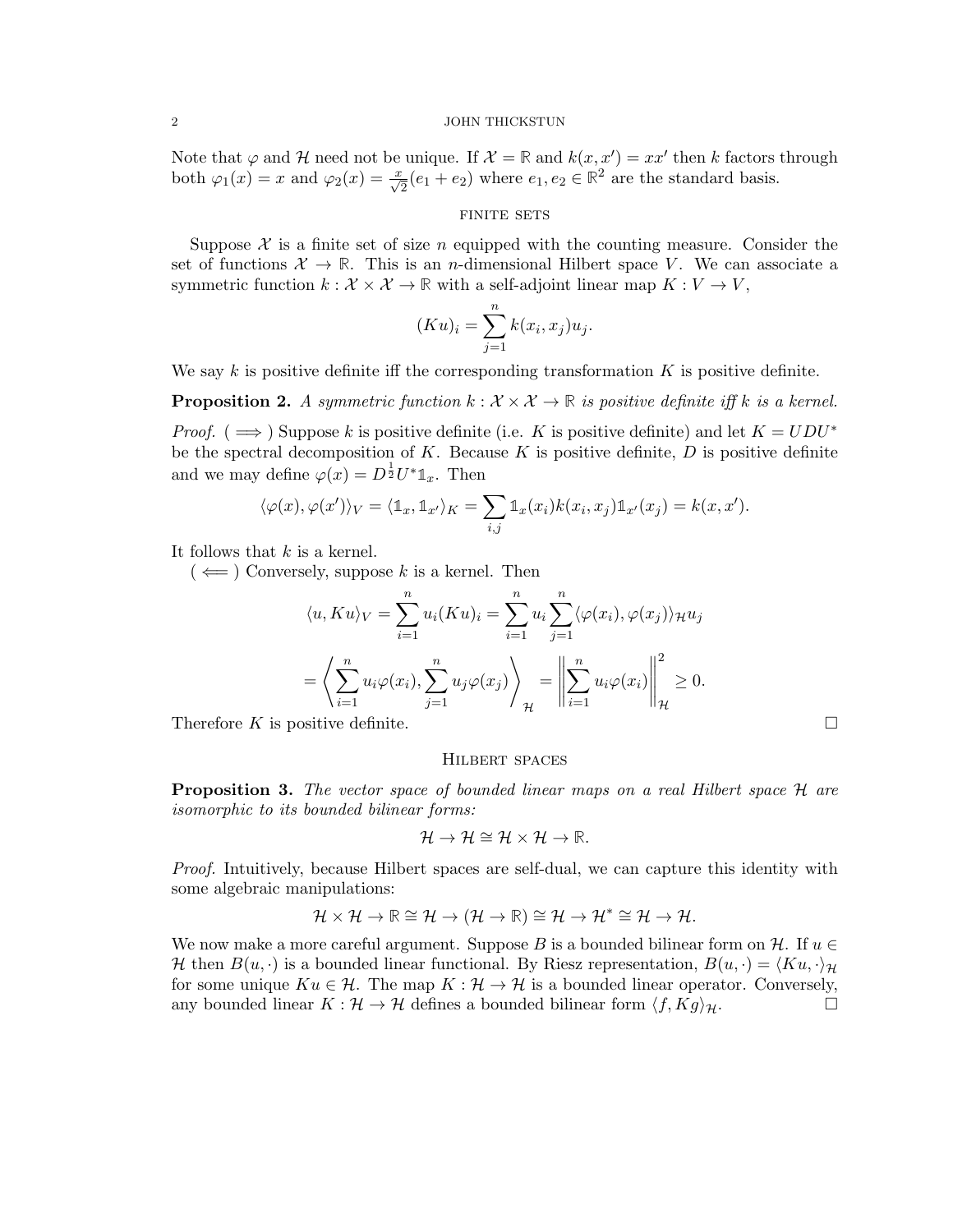#### MERCER'S THEOREM 3

In light of this result, we will again introduce the notation  $\langle \cdot, \cdot \rangle_K$  to indicate the bilinear form associated with an operator  $K$ . The subspace of bounded self-adjoint operators is isomorphic to the symmetric bilinear forms. Therefore, like in the finite setting, we see that any inner product must have this form. The following statement is probably true:

**Theorem.** Let  $K : \mathcal{H} \to \mathcal{H}$  be a bounded, self-adjoint linear map. Then K is positive definite iff  $\langle \cdot, \cdot \rangle_K$  is an inner product.

However, the proof of this would require some heavy machinery from spectral operator theory, and we don't need such a general statement. We would need a general definition of a positive definite linear operator, and we would also need to work with a spectral theorem for non-compact operators. Instead we will turn our attention to a particular class of Hilbert spaces.

### Mercer's theorem

Let X be a measure space and let  $L^2(\mathcal{X})$  indicate the Hilbert space of square-integrable functions  $\mathcal{X} \to \mathbb{R}$ . Let  $k \in L^2(\mathcal{X} \times \mathcal{X})$  and consider the corresponding Hilbert-Schmidt operator  $K : L^2(\mathcal{X}) \to L^2(\mathcal{X}),$ 

$$
Kf(x) = \int_{\mathcal{X}} k(x, x') f(x') dx'.
$$

If k is symmetric, i.e.  $k(x, x') = k(x', x)$  then by Fubini's theorem,

$$
\langle f, Kg \rangle = \int_{\mathcal{X}} f(x) \int_{\mathcal{X}} k(x, x') g(x') dx' dx = \int_{\mathcal{X}} \int_{\mathcal{X}} k(x', x) f(x) dx g(x') dx' = \langle Kf, g \rangle.
$$

So symmetric  $k$  correspond to self-adjoint Hilbert-Schmidt operators. We say that  $k$  satisfies Mercer's condition iff

$$
\int_{\mathcal{X}\times\mathcal{X}} k(x, x') f(x) f(x') dx dx' \ge 0 \text{ for all } f \in L^2(\mathcal{X}).
$$

This is the natural generalization of positive definiteness to Hilbert-Schmidt operators.

**Theorem.** (Mercer) A symmetric  $k \in L^2(\mathcal{X} \times \mathcal{X})$  is Mercer iff k is a kernel.

*Proof.* ( $\implies$ ) Let K be the self-adjoint Hilbert-Schmidt operator corresponding to k. The theory of Hilbert-Schmidt operators ensures that  $K$  is compact. By the spectral theorem for compact self-adjoint operators,  $K$  has a countable collection of orthonormal eigenvectors  $U_i \in L^2(\mathcal{X})$  with eigenvalues  $\lambda_i$  such that for all  $f \in L^2$ ,

$$
Kf = \sum_{i=1}^{\infty} \lambda_i \langle f, U_i \rangle_{L^2} U_i.
$$

By Mercer's condition and Fubini's theorem,

$$
\lambda_i \langle U_i, U_i \rangle_{L^2} = \langle U_i, K U_i \rangle_{L^2} = \int_{\mathcal{X}} U_i(x) \int_{\mathcal{X}} k(x, x') U_i(x') dx' dx \ge 0.
$$